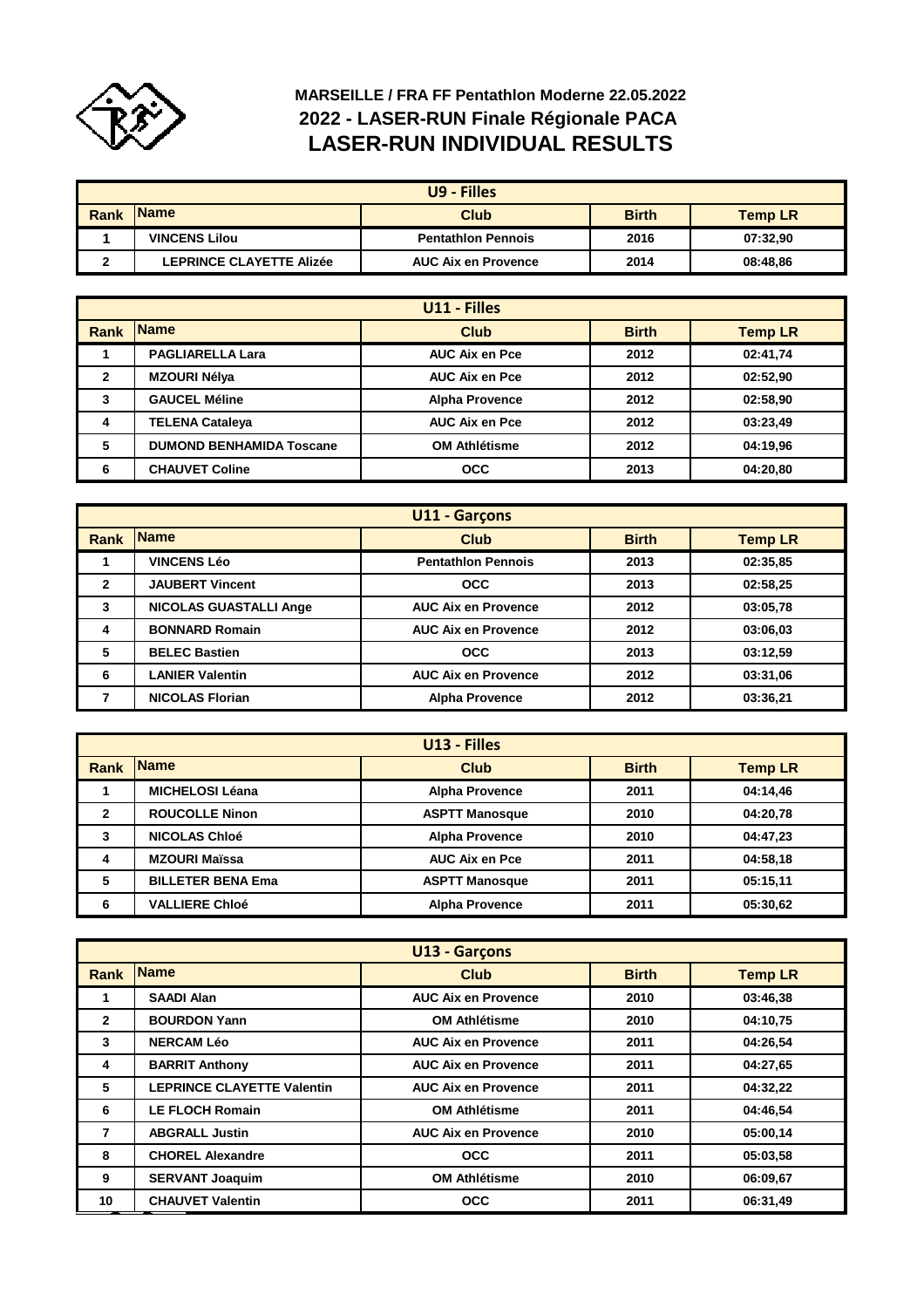

## **MARSEILLE / FRA FF Pentathlon Moderne 22.05.2022 2022 - LASER-RUN Finale Régionale PACA LASER-RUN INDIVIDUAL RESULTS**

| U <sub>15</sub> - Filles |                       |                            |              |                |
|--------------------------|-----------------------|----------------------------|--------------|----------------|
| <b>Rank</b>              | <b>IName</b>          | Club                       | <b>Birth</b> | <b>Temp LR</b> |
|                          | <b>MALOZON Mélody</b> | <b>AUC Aix en Provence</b> | 2009         | 10:40.27       |
|                          | <b>DUFAY Marion</b>   | <b>ASPTT Manosque</b>      | 2009         | 11:59.56       |
| 3                        | <b>SERVANT Laora</b>  | <b>OM Athlétisme</b>       | 2008         | 12:49.44       |

| <b>U15 - Garcons</b> |                          |                       |              |                |
|----------------------|--------------------------|-----------------------|--------------|----------------|
| <b>Rank</b>          | <b>Name</b>              | <b>Club</b>           | <b>Birth</b> | <b>Temp LR</b> |
|                      | <b>NICOLAS Rémi</b>      | <b>Alpha Provence</b> | 2008         | 07:50,32       |
| $\mathbf{2}$         | <b>CASANOVAS Cylian</b>  | <b>Alpha Provence</b> | 2008         | 07:55,41       |
| 3                    | <b>VAN LOOKE Thomas</b>  | <b>Alpha Provence</b> | 2008         | 08:07.97       |
| 4                    | <b>QUEREUX Nolhan</b>    | <b>AUC Aix en Pce</b> | 2009         | 10:08.33       |
| 5                    | <b>LUCHE Baptiste</b>    | <b>OM Athlétisme</b>  | 2009         | 10:38.03       |
| 6                    | <b>MESSMER Nathanaël</b> | <b>OCC</b>            | 2009         | 11:16,07       |
| 7                    | <b>GIRAUD Titouan</b>    | <b>OCC</b>            | 2008         | 11:48,74       |

| U17 - Femmes |                        |                       |              |                |
|--------------|------------------------|-----------------------|--------------|----------------|
| <b>Rank</b>  | <b>IName</b>           | <b>Club</b>           | <b>Birth</b> | <b>Temp LR</b> |
|              | <b>MINGUELLA Manon</b> | <b>AUC Aix en Pce</b> | 2006         | 13:41.65       |

| U17 - Hommes |                         |                            |              |                |
|--------------|-------------------------|----------------------------|--------------|----------------|
| Rank         | <b>IName</b>            | Club                       | <b>Birth</b> | <b>Temp LR</b> |
|              | <b>HANNICOTTE Gabin</b> | <b>ASPTT Manosque</b>      | 2006         | 09:47.73       |
|              | <b>BARRIT Alexandre</b> | <b>AUC Aix en Provence</b> | 2006         | 11:48.37       |

| U19 - Hommes |                       |                       |              |                |
|--------------|-----------------------|-----------------------|--------------|----------------|
| Rank         | <b>Name</b>           | Club                  | <b>Birth</b> | <b>Temp LR</b> |
|              | <b>LE FLOCH Alban</b> | <b>OM Athlétisme</b>  | 2005         | 14:01.06       |
| ◠            | <b>DUFAY Mattéo</b>   | <b>ASPTT Manosque</b> | 2004         | 15:26.98       |

| U22 - Femmes |                     |                           |              |                |
|--------------|---------------------|---------------------------|--------------|----------------|
| <b>Rank</b>  | <b>Name</b>         | <b>Club</b>               | <b>Birth</b> | <b>Temp LR</b> |
|              | <b>MATHOT Carla</b> | <b>Pentathlon Pennois</b> | 2002         | 13:38,72       |

| U22 - Hommes |                       |                       |              |                |
|--------------|-----------------------|-----------------------|--------------|----------------|
| Rank         | <b>Name</b>           | <b>Club</b>           | <b>Birth</b> | <b>Temp LR</b> |
|              | <b>DAGATTI Mattéo</b> | <b>AUC Aix en Pce</b> | 2002         | 13:39,41       |

|      | <b>Seniors - Femmes</b>  |                       |              |                |  |  |
|------|--------------------------|-----------------------|--------------|----------------|--|--|
| Rank | <b>Name</b>              | <b>Club</b>           | <b>Birth</b> | <b>Temp LR</b> |  |  |
|      | <b>DALE Julia</b>        | <b>Monaco</b>         | 1989         | 15:16.98       |  |  |
| 2    | <b>MURE Mélanie</b>      | <b>AUC Aix en Pce</b> | 2000         | 16:56.97       |  |  |
| 3    | <b>GIRAUDIER Malaury</b> | <b>OCC</b>            | 1998         | 17:52.56       |  |  |
| 4    | <b>COUTANT Zoé</b>       | <b>OCC</b>            | 1997         | 16:17,21       |  |  |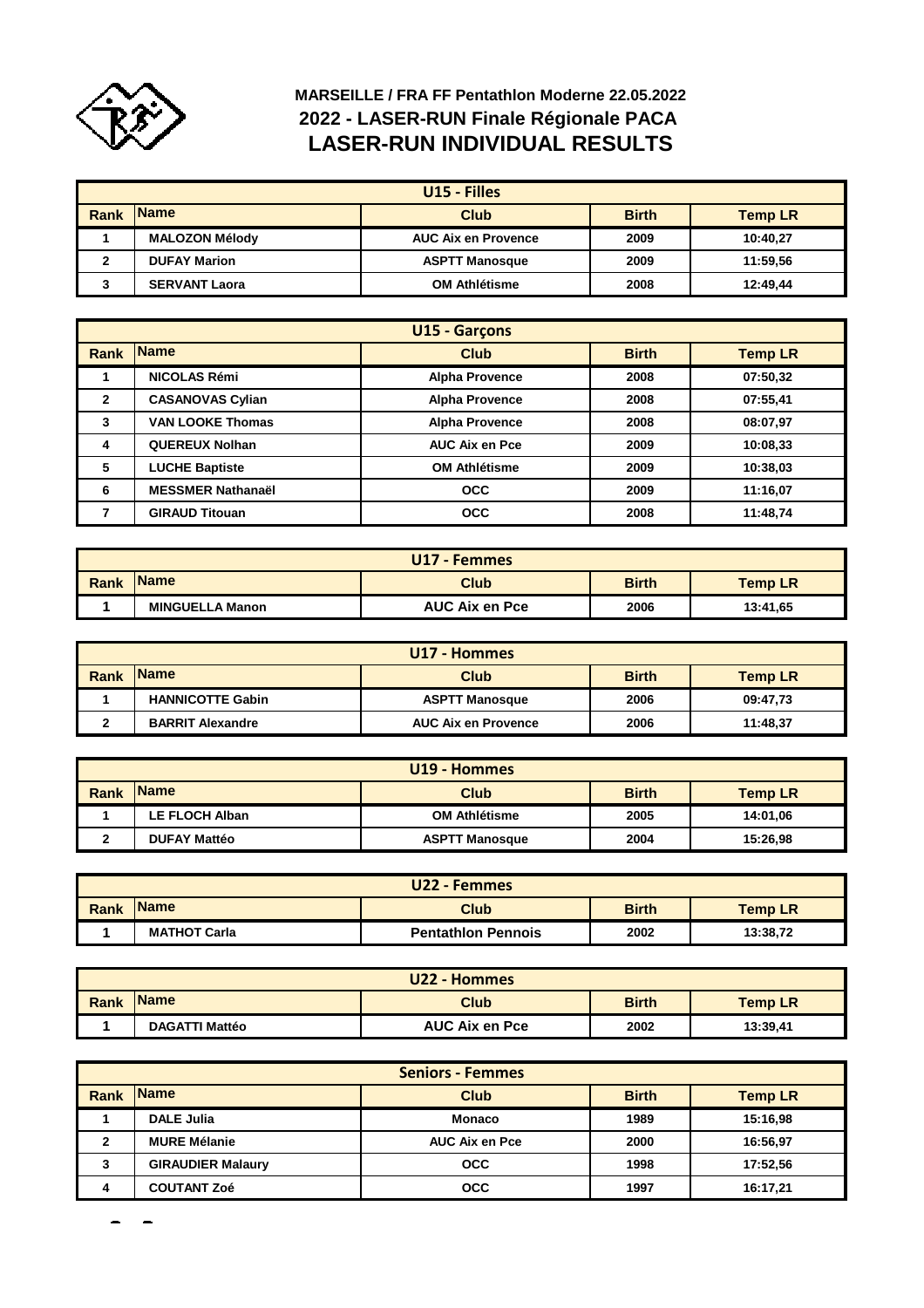

## **LASER-RUN INDIVIDUAL RESULTS MARSEILLE / FRA FF Pentathlon Moderne 22.05.2022 2022 - LASER-RUN Finale Régionale PACA**

| <b>Seniors - Hommes</b> |                          |                            |              |                |
|-------------------------|--------------------------|----------------------------|--------------|----------------|
| <b>Rank</b>             | <b>Name</b>              | <b>Club</b>                | <b>Birth</b> | <b>Temp LR</b> |
|                         | <b>GUIGLI Raphaël</b>    | <b>Monaco</b>              | 1984         | 11:11,28       |
| $\mathbf{2}$            | <b>GERBE Florian</b>     | <b>St Etienne</b>          | 1991         | 11:59.83       |
| 3                       | <b>DELUSIER Geoffrey</b> | <b>Monaco</b>              | 1996         | 12:18.51       |
| 4                       | <b>VINCENS Benoit</b>    | <b>Pentathlon Pennois</b>  | 1983         | 13:21,98       |
| 5                       | <b>GAUTIER Maxime</b>    | <b>AUC Aix en Provence</b> | 1995         | 13:29,43       |
| 6                       | <b>GUILLEMAUD Maxime</b> | <b>OM Athlétisme</b>       | 2000         | 14:42.30       |
| 7                       | <b>RICHIT Olivier</b>    | <b>AUC Aix en Provence</b> | 1995         | 15:50,70       |
| 8                       | <b>GUITHON Rémi</b>      | <b>AUC Aix en Provence</b> | 1996         | 16:52.49       |

| Master 40+ - Femmes |                        |                       |              |                |
|---------------------|------------------------|-----------------------|--------------|----------------|
| <b>Rank</b>         | <b>Name</b>            | Club                  | <b>Birth</b> | <b>Temp LR</b> |
|                     | <b>BOURDON Céline</b>  | <b>OM Athlétisme</b>  | 1978         | 10:55.77       |
| 2                   | <b>MOBERG Louise</b>   | <b>ASPTT Manosque</b> | 1978         | 11:03.25       |
| 3                   | <b>QUEREUX Céline</b>  | <b>AUC Aix en Pce</b> | 1977         | 11:32.37       |
| 4                   | <b>MESMER Coralie</b>  | <b>OCC</b>            | 1980         | 11:48,85       |
| 5                   | <b>MAURON Isabelle</b> | <b>OM Athlétisme</b>  | 1979         | 12:32,82       |

| <b>Master 40+ - Hommes</b> |                            |                       |              |                |  |
|----------------------------|----------------------------|-----------------------|--------------|----------------|--|
| Rank                       | <b>Name</b>                | Club                  | <b>Birth</b> | <b>Temp LR</b> |  |
|                            | <b>HANICOTTE Sébastien</b> | <b>ASPTT Manosque</b> | 1982         | 07:37.61       |  |
| 2                          | <b>MICHELOSI Johan</b>     | <b>Alpha Provence</b> | 1978         | 08:16,14       |  |
| 3                          | <b>CHAUVET Romain</b>      | <b>OCC</b>            | 1980         | 08:28,86       |  |
| 4                          | <b>GOHRAN Magnus</b>       | <b>ASPTT Manosque</b> | 1974         | 08:39,39       |  |
| 5                          | <b>BARRIT Eric</b>         | <b>AUC Aix en Pce</b> | 1978         | 09:00.71       |  |
| 6                          | <b>SPELLEMAN Cédric</b>    | <b>OM Athlétisme</b>  | 1978         | 10:10.65       |  |
|                            | <b>BOURDON Benoit</b>      | <b>OM Athlétisme</b>  | 1978         | 10:34,58       |  |

| Master 50+ - Femmes |                         |                       |              |                |  |
|---------------------|-------------------------|-----------------------|--------------|----------------|--|
| Rank                | <b>IName</b>            | <b>Club</b>           | <b>Birth</b> | <b>Temp LR</b> |  |
|                     | <b>MINGUELLA Céline</b> | <b>AUC Aix en Pce</b> | 1972         | 11:59.94       |  |
|                     | <b>BONIN Marie</b>      | <b>ASPTT Manosque</b> | 1971         | 12:30.38       |  |

| <b>Master 50+ - Hommes</b> |                                |                           |              |                |  |
|----------------------------|--------------------------------|---------------------------|--------------|----------------|--|
| Rank                       | <b>IName</b>                   | <b>Club</b>               | <b>Birth</b> | <b>Temp LR</b> |  |
|                            | <b>PERRIER Jean-Christophe</b> | <b>Pentathlon Pennois</b> | 1969         | 08:07.93       |  |
| 2                          | <b>DELUSIIER Denis</b>         | <b>Monaco</b>             | 1967         | 09:09.82       |  |
| 3                          | <b>QUEREUX Mickael</b>         | <b>AUC Aix en Pce</b>     | 1972         | 10:17,85       |  |
| 4                          | <b>MINGUELLA Jean-Luc</b>      | <b>AUC Aix en Pce</b>     | 1971         | 11:07.86       |  |

| Master 60+ - Femmes |                        |                         |              |                |  |
|---------------------|------------------------|-------------------------|--------------|----------------|--|
| Rank                | <b>Name</b>            | Club                    | <b>Birth</b> | <b>Temp LR</b> |  |
|                     | <b>FENRICH Chantal</b> | <b>AC Pays de Meaux</b> | 1955         | 07:32.90       |  |
| ◠                   | <b>GAUTIER Yolande</b> | <b>AUC Aix en Pce</b>   | 1957         | 08:48.86       |  |